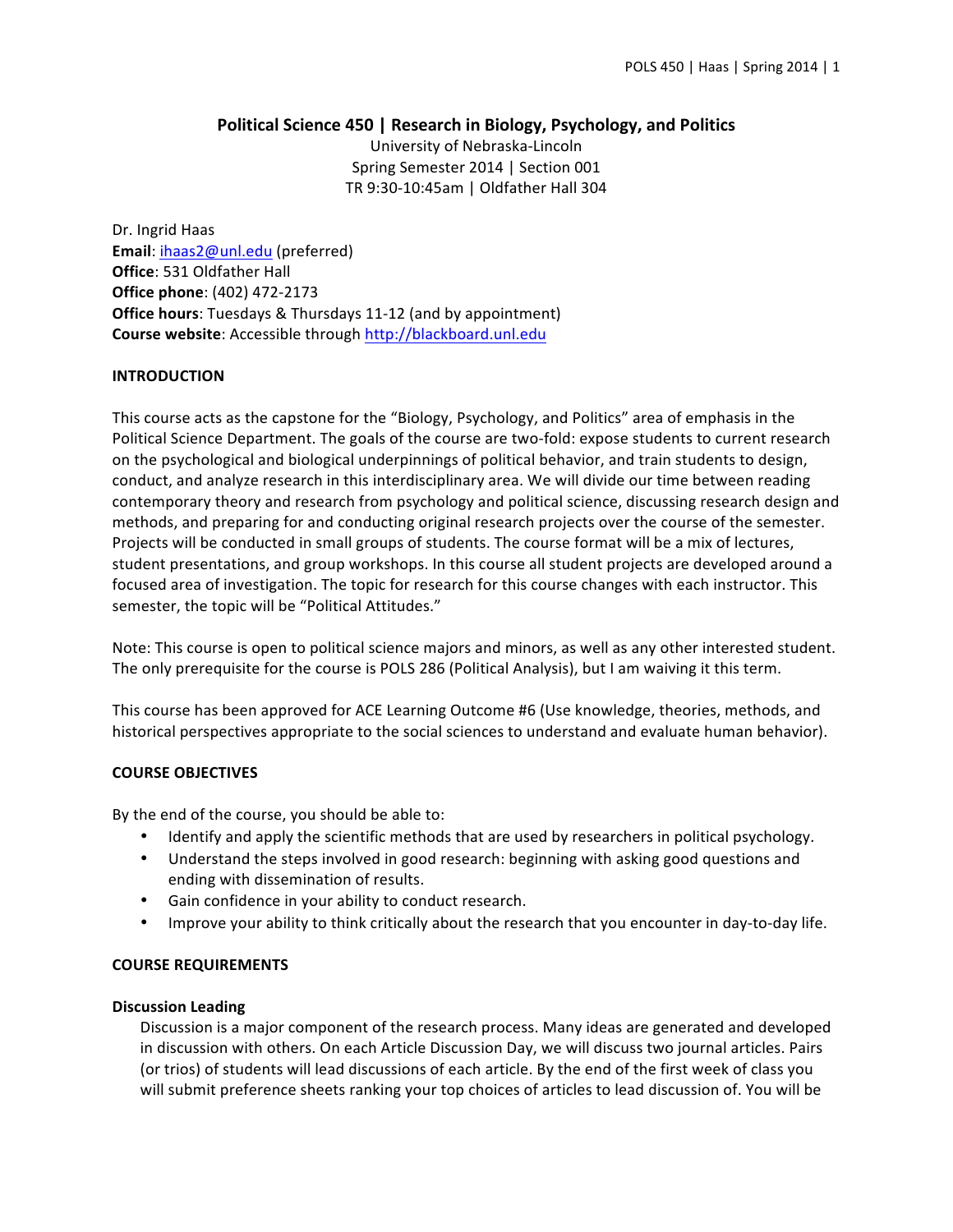notified via email of the article you will lead discussion of and whom you will lead with. It will be your responsibility to meet with your discussion-leading partner outside of class time to prepare for leading the discussion.

#### **Discussion Questions**

On the days that you do not lead discussion, you will be assigned to read ONE of the two papers for that particular day. You will be asked to write discussion questions relating to this reading. Discussion questions must be uploaded to Blackboard *and* emailed to the discussion leaders (to be **announced)** by NOON the day before the discussion occurs (see course schedule). These questions should not be of the variety that can be answered with a simple "yes" or "no"; rather they should be ones that stimulate discussion. So, send in questions that you'd like to hear others' reactions to. Good discussion questions will be ones that require your fellow students and discussion leaders to think critically about the material, consider how it relates to other articles we have read, and/or generate novel research hypotheses.

Although you are not required to read the other paper for that particular day, you are HIGHLY ENCOURAGED to do so. Not only are these articles interesting to most students, reading broadly will make it easier to generate research ideas for your projects.

#### **Short Assignments**

There are four short assignments to be completed during (when time permitting) or after class. These are designed to reinforce concepts discussed in class. These are to be done INDIVIDUALLY, unless otherwise noted.

#### **Midterm**

There will be an open-book, take-home midterm in this class to assess how well you have learned the basic concepts discussed in class, in the text, and practiced in the assignments.

#### **Research Project**

The ultimate goal in this class is to perform a research study. To do so, you will need to generate a hypothesis, design a study, collect & analyze data, and then present the work to others in both verbal and written formats. Your performance on this project will be evaluated at various stages in a number of ways.

**Study Materials & Ethics Application.** You will be responsible for generating your own study materials and procedures, whether they are observations of natural behavior, surveys, computer programs, and/or physiological measurements. Part of your grade will be determined by both the creativity and appropriateness of the materials and procedures you decide to use. You will also be responsible for maintaining the highest ethical standards and practices. As such, you will be expected to document ethical safeguards.

**Group Presentation.** You will be asked to present your research idea and study materials as a group to the class. All members of the group will be expected to contribute in some way to this presentation. The presentation should present the theoretical and conceptual ideas behind the study, the study hypotheses, and proposed methods. The other members of the class will be expected to provide feedback to the presenters, asking questions to help them clarify their thinking and improving their study materials.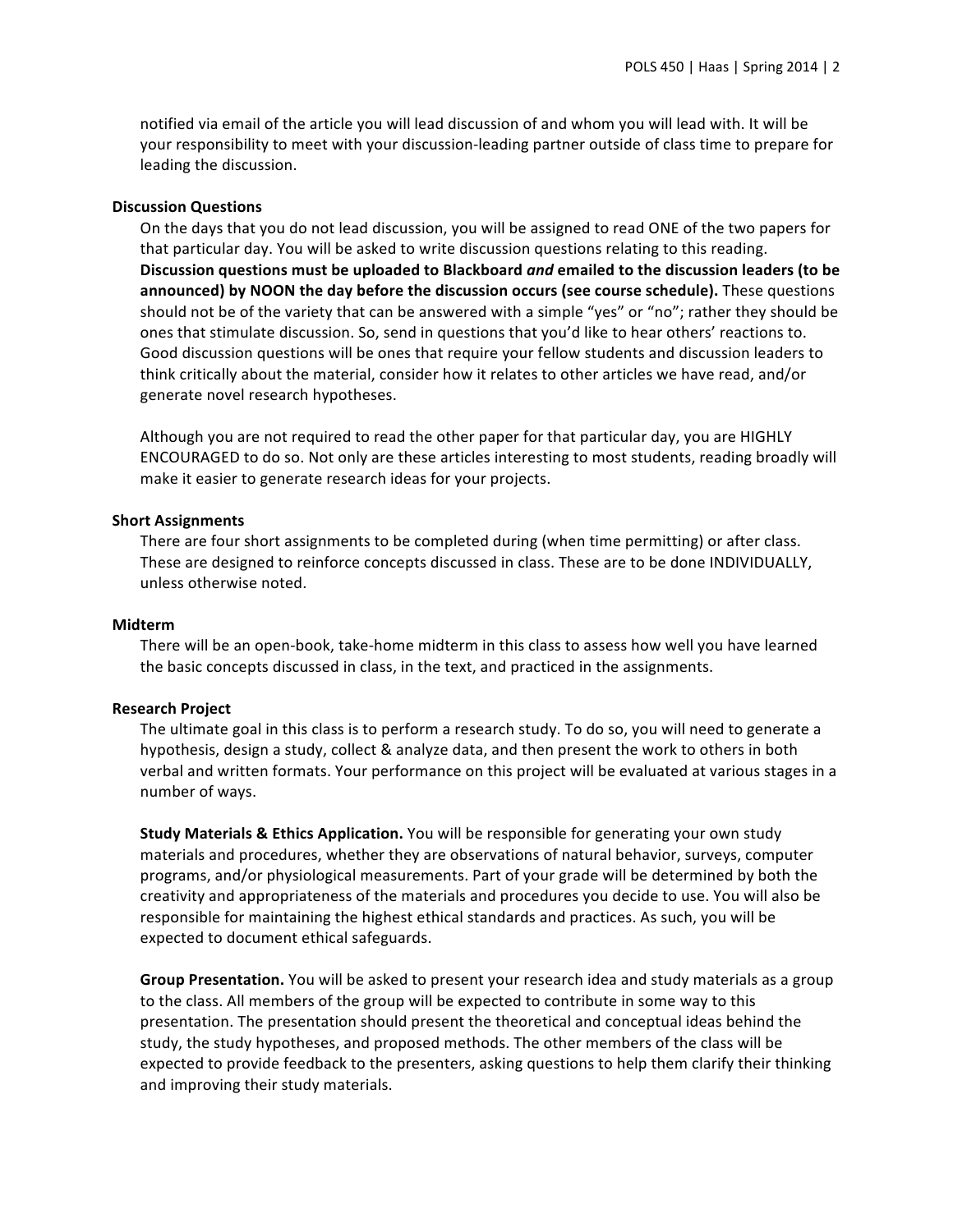**Peer-Editing.** To assist you in writing up your research in an American Psychological Association (APA) style article, you will be asked to submit sections of your final paper to your peers in the class at various points during the quarter. That is, you will swap papers and exchange comments that range from simply formatting to abstract conceptual issues. This will allow you to identify potential problems and fix them before submitting the paper for a final grade.

**Data Preparation**. A lot of work goes into analyzing data. You will learn how to use statistical software to analyze and understand your data. You will be expected to bring your data to class in a way that facilitates efficient data analysis and discussion. More details of how to work with data will be provided throughout the semester.

**Conference Style Poster Presentation**. You will be expected to create a conference style research poster, a visual display of your research findings. Members of the Political Science Department will be invited to view these at the end of the quarter and ask you questions. Although there is only one poster per group, all members of the group are expected to help prepare and present the poster.

**Final Paper**. Each student is responsible for writing up their own final paper. This paper is to describe the research performed in an APA-style research article, detailing the conceptual background, materials and procedures, data analysis, discussion of results, and references.

#### **Participation/Attendance**

Your active involvement in discussions and at various phases of the research process will be evaluated as part of your grade. Research is challenging, and will require active participation by all group members. On a related point, as you cannot participate if you are absent, attendance in each class will be carefully monitored and evaluated. If you cannot attend a class, you MUST notify the instructor IN ADVANCE for excusal. Unexcused absences will result in a "0" for participation on that **day.**

## **\*Note on "Free-Loading":**

Although assigning projects by groups may suggest the possibility of "free-loading" and allowing others to do your work, there are several safeguards to prevent this. First, much of the work in this class will be performed individually (i.e., assignments, critique, midterm, final paper, participation). Moreover, all members of the group will each be asked to document who did what throughout the research process. The instructor will also be observing you throughout the process to monitor individual contributions to the research effort.

#### **\*Note on Missed Assignments:**

You are responsible for turning in all assignments on time. The assignments in this course build upon one another very closely, so getting behind can have disastrous effects on your ability to complete the course successfully. For this reason, there is a very strict policy regarding late assignments: late **assignments (turned in after class time on the due date) will receive a "0"**. This penalty will be waived *only under extreme circumstances* (e.g., for severe medical reasons and/or family emergencies). **Should** such circumstances arise, the student must contact the instructor immediately and submit suitable **documentation.**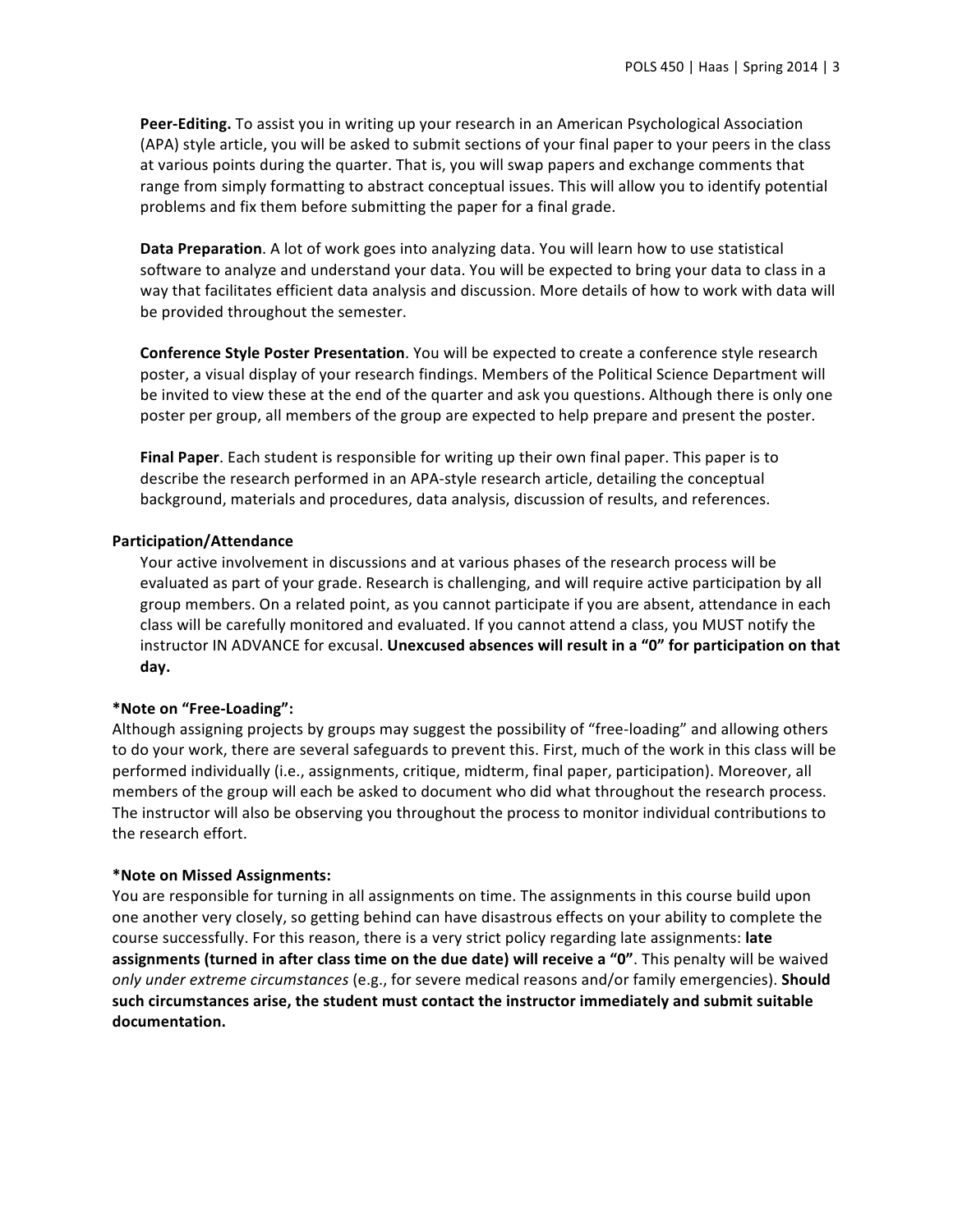# **GRADING**

Grading will be based on the various elements of the course, as listed below. All assignments will be graded on an individual basis, except for discussion-leading, the group research proposal presentation, and assignments marked, "1 per group."

Final grades will be determined using the following scale:  $97-100% = A+$ ,  $93-96% = A$ ,  $90-92% = A-$ ,  $87 89\% = B +$ ,  $83-86\% = B$ ,  $80-82\% = B -$ ,  $77-79\% = C +$ ,  $73-76\% = C$ ,  $70-72\% = C -$ ,  $67-69\% = D +$ ,  $63-66\% = D$ ,  $60 62\%$  = D-, below  $60\%$  = F. Pass/Fail grades require at least a C to pass. Incompletes are at the discretion of the instructor, and will only be considered under extreme circumstances.

| Assignments (20 points each)                          |            |  |  |  |  |
|-------------------------------------------------------|------------|--|--|--|--|
| Assignment 1: Variables                               | 20 points  |  |  |  |  |
| Assignment 2: Experiment vs. Non-Experiment           | 20 points  |  |  |  |  |
| Assignment 3: References                              | 20 points  |  |  |  |  |
| Assignment 4: Interpreting Data                       | 20 points  |  |  |  |  |
| <b>Discussions</b>                                    |            |  |  |  |  |
| Discussion Leading with partner                       | 40 points  |  |  |  |  |
| Discussion Questions (3 x 10 points each)             | 30 points  |  |  |  |  |
| Participation/Attendance in class throughout semester | 100 points |  |  |  |  |
| <b>Midterm</b>                                        | 80 points  |  |  |  |  |
| <b>Project Materials</b>                              |            |  |  |  |  |
| Study Materials (1 per group)                         | 40 points  |  |  |  |  |
| Ethics Application (1 per group)                      | 20 points  |  |  |  |  |
| Dataset Preparation (1 per group)                     | 20 points  |  |  |  |  |
| <b>Project Presentations</b>                          |            |  |  |  |  |
| Group Presentation (1 per group)                      | 40 points  |  |  |  |  |
| Conference Style Poster (1 per group)                 | 80 points  |  |  |  |  |
| <b>Poster Presentation Participation</b>              | 20 points  |  |  |  |  |
| <b>Paper Presentation</b>                             |            |  |  |  |  |
| Draft of Introduction & Methods                       | 25 points  |  |  |  |  |
| Peer Editing of Introduction & Methods                | 15 points  |  |  |  |  |
| Draft of Results & Discussion                         | 25 points  |  |  |  |  |
| Peer Editing of Results & Discussion                  | 15 points  |  |  |  |  |
| <b>Final APA Style Paper</b>                          | 150 points |  |  |  |  |
| <b>TOTAL</b>                                          | 780 points |  |  |  |  |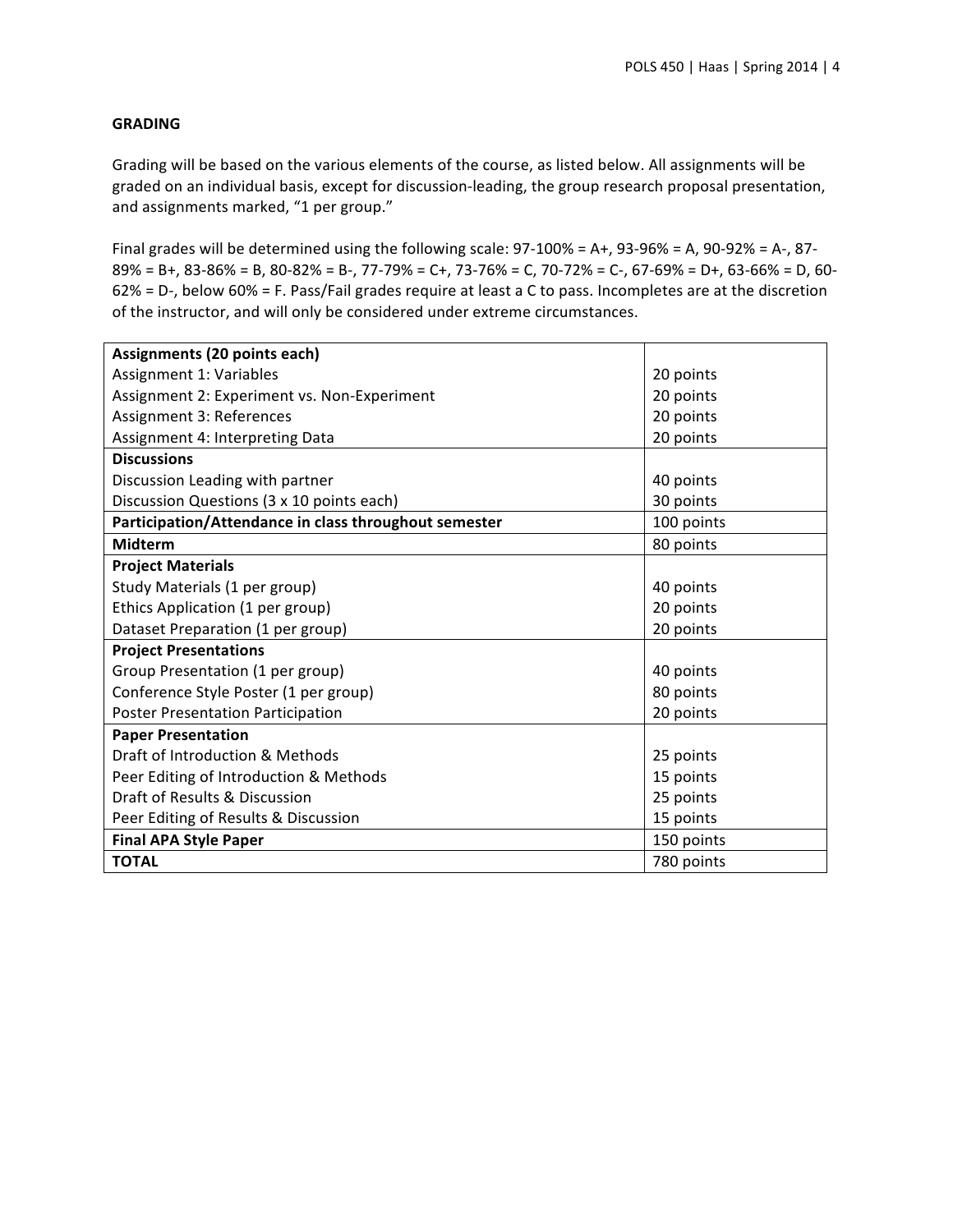# **ADDITIONAL COURSE POLICIES**

## **Communication**

The best way to reach me is through email. I check it often (more often than I check voicemail) and will do my best to respond to your questions within 24 hours. You are also welcome and encouraged to stop by my office during office hours, or make an appointment to meet with me at another time. I will send announcements electronically, so please check your email and the course website often.

# **Academic Misconduct Warning**

All work must be your own. Plagiarism and all other forms of cheating outlined by the University's Student Code of Conduct (Section 4.2) will not be tolerated in this class. Cheating or plagiarism will be reported through official university channels, and the consequences will be severe. The minimum punishment is usually failure in the course. No one exam or assignment is ever worth this penalty. To avoid missing out on a good college GPA, or even your degree, keep your eyes on your own test and write your own papers.

# **Students with Disabilities**

Students with disabilities are encouraged to contact the instructor for a confidential discussion of their individual needs for academic accommodation. It is the policy of the University of Nebraska-Lincoln to provide flexible and individualized accommodation to students with documented disabilities that may affect their ability to fully participate in course activities or to meet course requirements. To receive accommodation services, students must be registered with the Services for Students with Disabilities (SSD) office, 132 Canfield Administration, 472-3787 voice or TTY.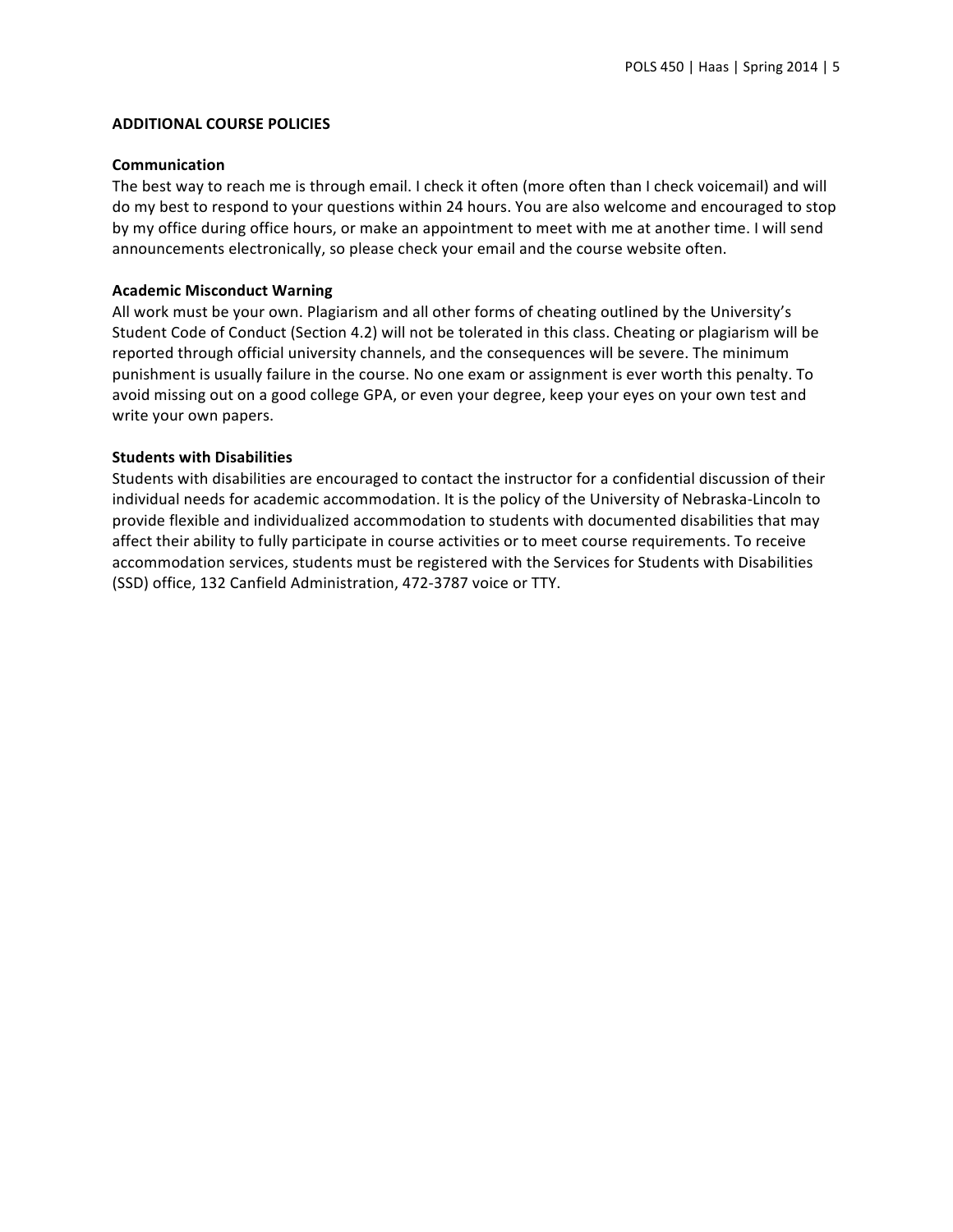# **READINGS**

Additional articles may be assigned throughout the semester at the instructor's discretion.

## **Required Textbook**

Leary, M. R. (2011). *Introduction to Behavioral Research Methods* (6<sup>th</sup> ed.). Pearson. [ISBN-13: 978-0205203987]

**Readings Assigned to All Students** (articles will be posted on Blackboard)

- Bem, D. J. (2004). Writing the empirical journal article. In J. M. Darley, M. P. Zanna, & H. L. Roediger (Eds.), *The Compleat Academic* (pp. 185-219). Washington, DC: American Psychological Association.
- Jordan, C. H., & Zanna, M. P. (1999). How to read a journal article in social psychology. In R.F. Baumeister (Ed.). *The Self in Social Psychology: Essential Readings* (pp. 461-470). Philadelphia: Psychology Press.

**Topic Readings** (you will pick one to lead with partner, others will be assigned)

- Ajzen, I., & Fishbein, M. (1973). Attitudinal and normative variables as predictors of specific behaviors. Journal of Personality and Social Psychology, 27, 41-57.
- Bizer, G. Y., & Petty, R. E. (2005). How we conceptualize our attitudes matters: The effects of valence framing on the resistance of political attitudes. *Political Psychology, 26*, 553-568.
- Fazio, R. H., & Williams, C. J. (1986). Attitude accessibility as a moderator of the attitude-perception and attitude-behavior relations: An investigation of the 1984 presidential election. *Journal of Personality and Social Psychology, 51*, 505-514.
- Fazio, R. H., Sanbonmatsu, D. M., Powell, M. C., & Kardes, F. R. (1986). On the automatic activation of attitudes. Journal of Personality and Social Psychology, 50, 229-238.
- Lord, C. G., Ross, L., & Lepper, M. R. (1979). Biased assimilation and attitude polarization: The effects of prior theories on subsequently considered evidence. *Journal of Personality and Social Psychology*, *37*, 2098-2109.
- Schwarz, N. (1999). Self-reports: How the questions shape the answers. American Psychologist, 54, 93-105.
- Sweeney, P. D., & Gruber, K. L. (1984). Selective exposure: Voter information preferences and the Watergate affair. Journal of Personality and Social Psychology, 46, 1208-1221.
- Zaller, J., & Feldman, S. (1992). A simple theory of the survey response: Answering questions versus revealing preferences. American Journal of Political Science, 36, 579-616.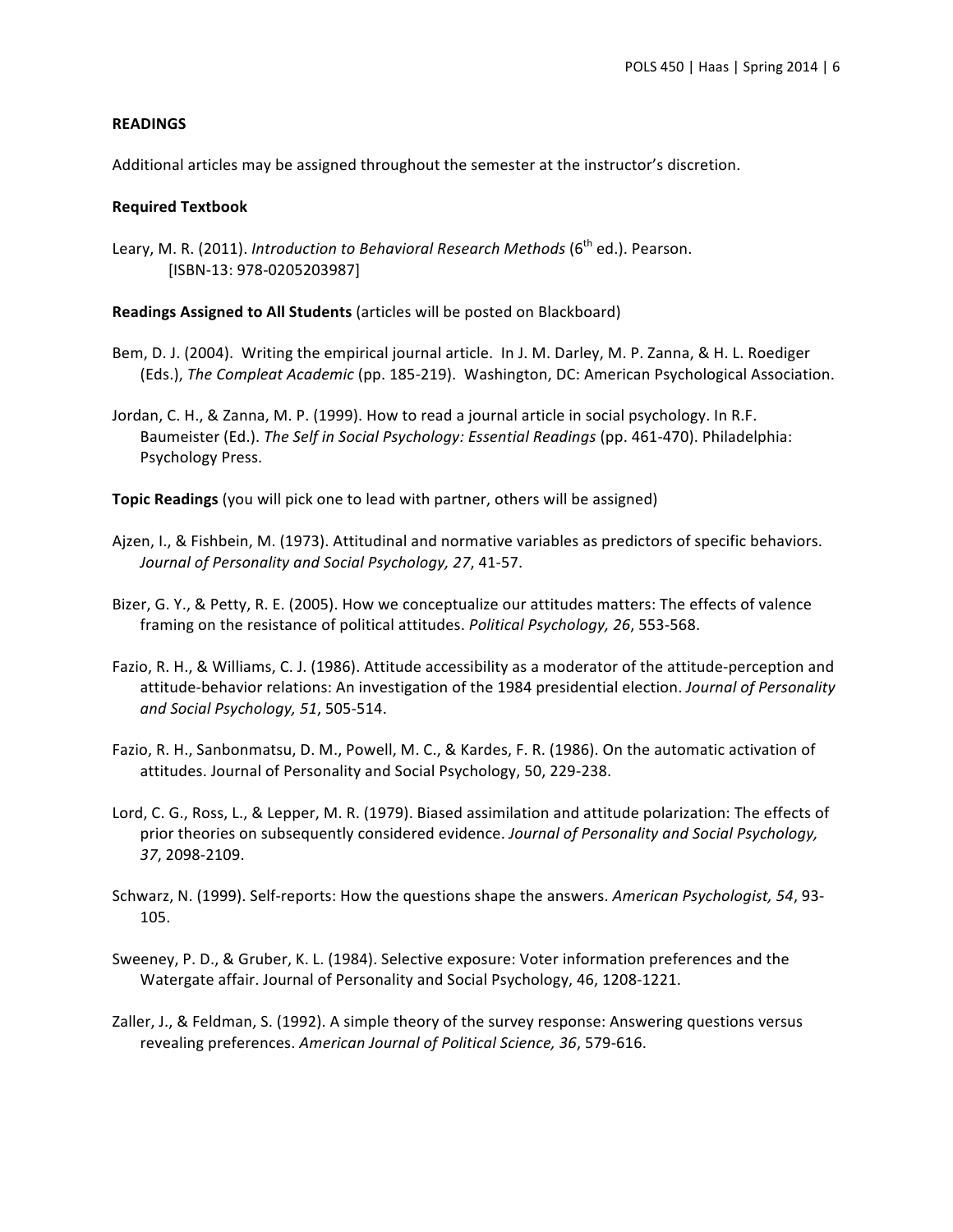# **POLS 450 | TENTATIVE COURSE SCHEDULE**

Due dates for assignments and exams, as well as required readings, are listed below. Readings should be completed prior to class. Please note that this schedule represents a tentative plan and is subject to change at the instructor's discretion. Any changes will be announced in class.

| <b>WEEK</b>    | <b>DATE</b> | <b>TOPIC</b>                     | <b>READING</b>                      | <b>ASSIGNMENTS</b>             |
|----------------|-------------|----------------------------------|-------------------------------------|--------------------------------|
| 1              | T1/14       | <b>Introduction &amp; Course</b> |                                     |                                |
|                |             | Overview                         |                                     |                                |
|                | R 1/16      | Theories, Hypotheses, &          | Leary Ch. 1 & Ch. 9 (pp. 184-189)   | <b>Discussion Leading</b>      |
|                |             | Variables                        |                                     | Preference Sheet               |
| $\overline{2}$ | T1/21       | Research Design                  | Leary Ch. 7 (pp. 140-151, 154-      | Assignment 1: Variables        |
|                | R 1/23      | Reliability & Validity           | 156), Ch. 8 (pp. 163-170), Ch. 9, & | Assignment 2: Research         |
|                |             |                                  | Ch. 10                              | Design                         |
| $\overline{3}$ | T1/28       | <b>Topic Overview</b>            | Fazio et al. (1986)                 | Discussion Questions due by    |
|                |             |                                  | Bizer & Petty (2005)                | noon M 1/27                    |
|                |             | Article Discussion:              |                                     |                                |
|                |             | <b>Attitude Function</b>         | Recommended:                        |                                |
|                |             |                                  | Jordan & Zanna (1999)               |                                |
|                | R 1/30      | Article Discussion:              | <b>Schwarz (1999)</b>               | Discussion Questions due by    |
|                |             | <b>Attitude Measurement</b>      | Zaller & Feldman (1992)             | noon W 1/29                    |
| 4              | T2/4        | Article Discussion:              | Lord, Ross, & Lepper (1979)         | Discussion Questions due by    |
|                |             | Impact of Attitudes on           | Sweeney & Gruber (1984)             | noon $M$ 2/3                   |
|                |             | Perception and Judgment          |                                     |                                |
|                | R2/6        | Article Discussion:              | Ajzen & Fishben (1973)              | Discussion Questions due by    |
|                |             | Impact of Attitudes on           | Fazio & Williams (1986)             | noon W 2/5                     |
|                |             | Behavior                         |                                     |                                |
| 5              | T2/11       | <b>Topic Selection</b>           |                                     | <b>Study Topic Preferences</b> |
|                | R 2/13      | No class (SPSP                   |                                     |                                |
|                |             | Conference)                      |                                     |                                |
| 6              | T2/18       | Group Formation &                |                                     | Midterm Exam due               |
|                |             | Discussion                       |                                     |                                |
|                | R 2/20      | <b>Ethics</b>                    | Leary Ch. 15                        | Assignment 3: References       |
|                |             |                                  |                                     |                                |
|                |             | <b>Group Discussion</b>          |                                     |                                |
| $\overline{7}$ | T2/25       | Group Meetings: Design &         | Leary Ch. 3, 7, 8, 9, 10, 13 (as    |                                |
|                |             | <b>Materials Preparation</b>     | relevant for project)               |                                |
|                | R 2/27      | <b>Tips on Writing</b>           | Leary Ch. 16                        |                                |
|                |             |                                  | Bem (2004)                          |                                |
|                |             | Group Meetings: Design &         |                                     |                                |
|                |             | <b>Materials Preparation</b>     |                                     |                                |
| 8              | T3/4        | Group Meetings: Design &         |                                     |                                |
|                |             | <b>Materials Preparation</b>     |                                     |                                |
|                | R3/6        | <b>Group Presentations</b>       |                                     | Study Materials (script,       |
|                |             |                                  |                                     | ethics, materials, debriefing) |
|                |             |                                  |                                     | due                            |
| 9              | T3/11       | <b>Group Presentations</b>       |                                     | Study Materials (script,       |
|                |             |                                  |                                     | ethics, materials, debriefing) |
|                |             |                                  |                                     | due                            |
|                | R 3/13      | <b>Basics of SPSS</b>            |                                     | Introduction & Methods due     |
|                |             |                                  |                                     | for peer-edit                  |